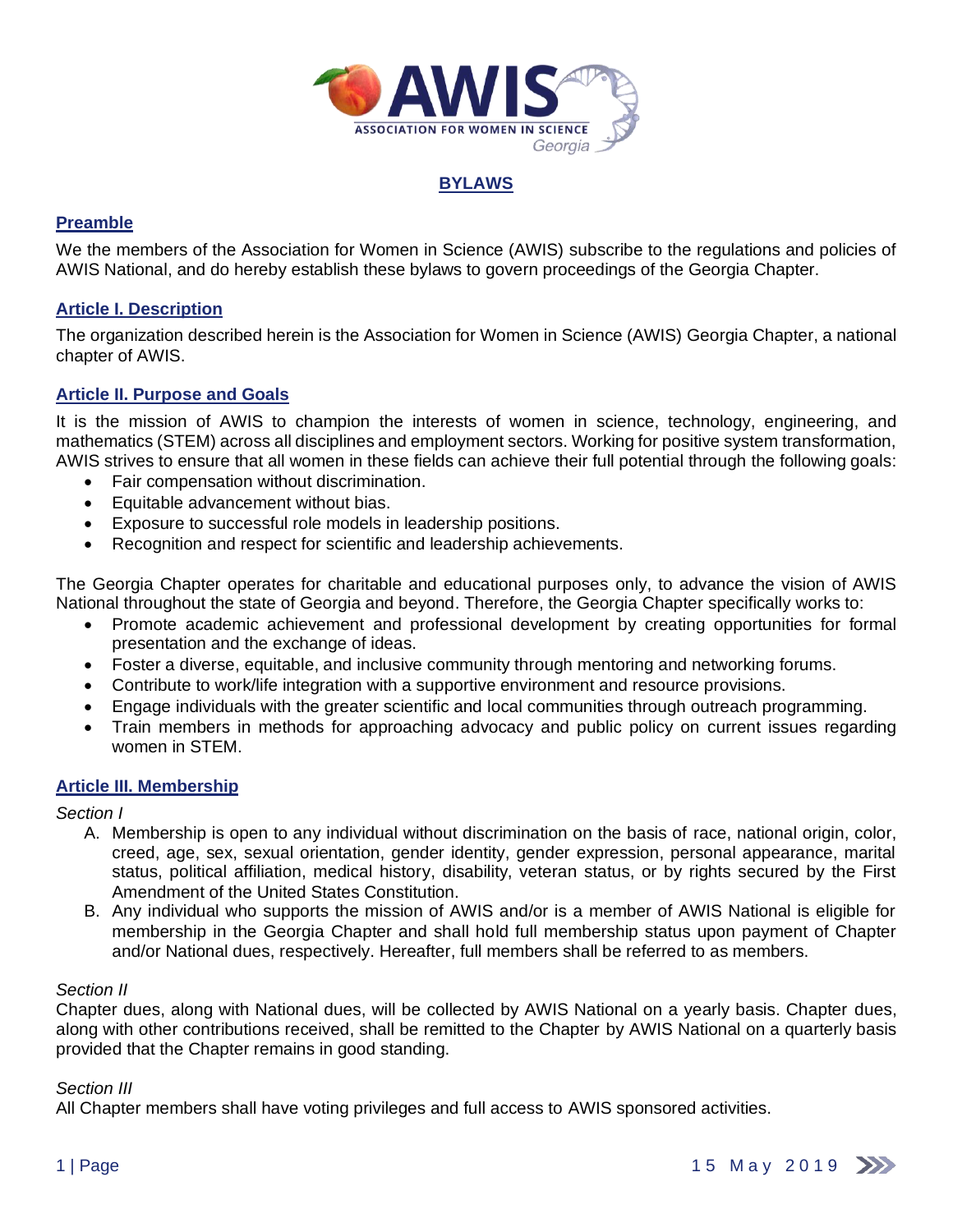

# **Article IV. Executive Board**

## *Section I*

The AWIS Georgia Chapter Executive Board shall consist of seven [7] elected officers: President, Vice-President, Finance Administrator, Director of Communications, Director of Outreach, Director of Professional Development, and Director of Sponsorship. Collectively, Executive Board members are responsible for the successful operation of the Chapter. Officers shall assist in policy decision-making and perform respective duties prescribed as follows:

## A. President

- i. Understand the AWIS mission and vision through being well-acquainted with the organization, its history, strategic plan, and external forces that affect AWIS.
- ii. Serve as the Chief Volunteer Officer of the Chapter by directing and/or coordinating activities.
- iii. Provide encouragement and leadership to all Chapter members, specifically supporting Executive Board members in their roles encompassing planning, finance, accountability, fundraising, and evaluation of program performance.
- iv. Cultivate future leadership by matching members' talents with appropriate tasks.
- v. Foster a collaborative and safe working environment by respecting contributions of other Chapter or Affiliate members.
- vi. Oversee the budget and implement policies regarding participant involvement, program requirements, and benefits.
- vii. Manage Chapter meetings with well-organized agendas.
- viii. When necessary, schedule Board meetings apart from Chapter meetings.
- ix. Represent the Chapter to the public, institutional officials, and AWIS National delegates.
- x. Devote the time and energy required to achieve success for the Chapter.
- B. Vice-President
	- i. Understand the AWIS mission and vision through being well-acquainted with the organization, its history, strategic plan, and external forces that affect AWIS.
	- ii. Support the Executive Board in fulfilling the goals and objectives of the Chapter.
	- iii. Accept responsibilities delegated by the President.
	- iv. Provide leadership and serve in the absence of the President.
	- v. Maintain internal oversight of all programming and/or activities of the Chapter.
	- vi. Assist Executive Board members with adhering to their duties as outlined in the Chapter Bylaws.
	- vii. Ensure that all Chapter proceedings are conducted in accordance with the stated Chapter Bylaws.
	- viii. Maintain order in a meeting if requested by the presiding Executive Board member.
	- ix. Encourage cooperation and teamwork by serving as a consensus-builder.
	- x. Assist the President in planning and scheduling Chapter and Executive Board meetings.
	- xi. Devote the time and energy required to achieve success for the Chapter.
- C. Finance Administrator
	- i. Understand the AWIS mission and vision through being well-acquainted with the organization, its history, strategic plan, and external forces that affect AWIS.
	- ii. Support the Executive Board in fulfilling the goals and objectives of the Chapter.
	- iii. Oversee all monetary assets for the Chapter, including but not limited to, arranging for purchases, signing checks, providing receipts and/or vouchers.
	- iv. Review expenditures and disbursements monthly, and ensure records are accessible as needed.
	- v. Work with Executive Board members on preparation of each fiscal budget.
	- vi. Complete actions related to the Chapter's financial responsibilities, thereby ensuring compliance with guidelines issued by AWIS National.
	- vii. Review the Chapter's financial reports for presentation to AWIS National for approval.
	- viii. Prepare and submit annual reports per IRS and AWIS National requirements.
	- ix. Oversee and facilitate all fundraising campaigns for the Chapter.
	- x. Devote the time and energy required to achieve success for the Chapter.

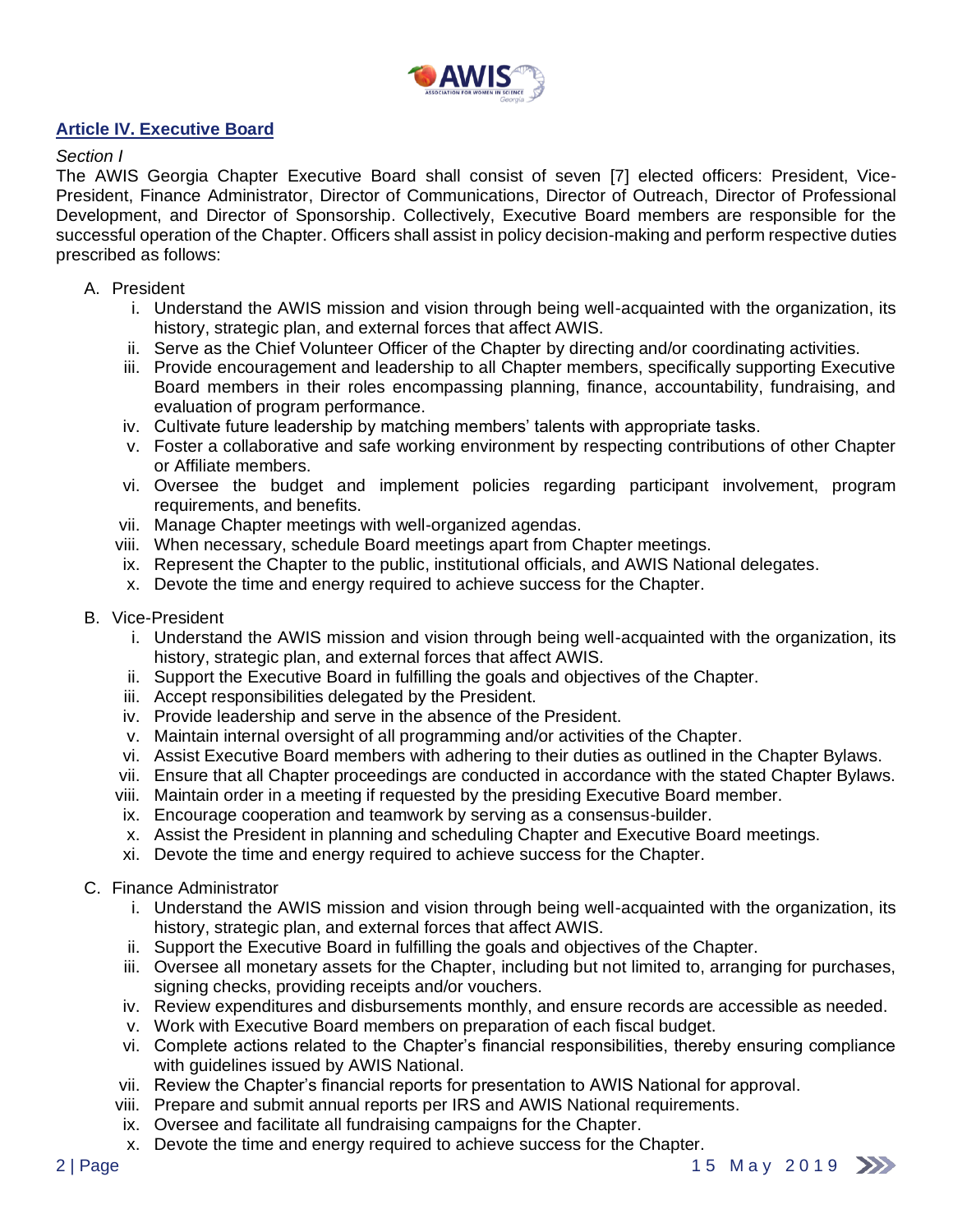

- D. Director of Communications
	- i. Understand the AWIS mission and vision through being well-acquainted with the organization, its history, strategic plan, and external forces that affect AWIS.
	- ii. Support the Executive Board in fulfilling the goals and objectives of the Chapter.
	- iii. Maintain all non-financial records necessary to comply with applicable laws and policies of AWIS, including but not limited to, membership records, meeting minutes, operating procedures, legal documents, and contracts.
	- iv. Record or see to the proper recording of all minutes and transactions during Chapter and Executive Board meetings.
	- v. Assure that minutes and substantiating reports are accurately recorded, approved, and made available to all Chapter members.
	- vi. Assist the Finance Administrator with completing IRS and AWIS National annual reports.
	- vii. Assist the President with preparing all formal communications, branding strategies, and marketing materials of the Chapter.
	- viii. Manage the Chapter's online presence (e.g. website) and social media outlets (e.g. Facebook, Twitter, Instagram, LinkedIn).
	- ix. Devote the time and energy required to achieve success for the Chapter.
- E. Director of Outreach
	- i. Understand the AWIS mission and vision through being well-acquainted with the organization, its history, strategic plan, and external forces that affect AWIS.
	- ii. Support the Executive Board in fulfilling the goals and objectives of the Chapter.
	- iii. Oversee all Chapter outreach activities, including but not limited to, educational initiatives, policy/advocacy opportunities, and mentoring events.
	- iv. Manage the Chapter's AWIS Youth Program by providing oversight if needed.
	- v. Serve as the point of contact providing resources as needed to individuals seeking information on the Chapter's outreach efforts.
	- vi. Assist the Director of Communications with keeping the Chapter website and social media platforms up-to-date with outreach-related information.
	- vii. Devote the time and energy required to achieve success for the Chapter.
- F. Director of Professional Development
	- i. Understand the AWIS mission and vision through being well-acquainted with the organization, its history, strategic plan, and external forces that affect AWIS.
	- ii. Support the Executive Board in fulfilling the goals and objectives of the Chapter.
	- iii. Oversee all professional Chapter activities, including but not limited to, leadership training events, guest lectures/panels, career development workshops, and networking opportunities.
	- iv. Serve as the point of contact providing resources as needed to individuals seeking information on the Chapter's professional development efforts.
	- v. Assist the Director of Communications with keeping the Chapter website and social media platforms up-to-date with professional-related information.
	- vi. Devote the time and energy required to achieve success for the Chapter.
- G. Director of Sponsorship
	- i. Understand the AWIS mission and vision through being well-acquainted with the organization, its history, strategic plan, and external forces that affect AWIS.
	- ii. Support the Executive Board in fulfilling the goals and objectives of the Chapter.
	- iii. Manage all Chapter fundraising activities.
	- iv. Engender and maintain relationships with new and existing sponsors.
	- v. Synthesize and submit sponsor applications on an annual basis to relevant corporate, private, government, etc. funding agencies.

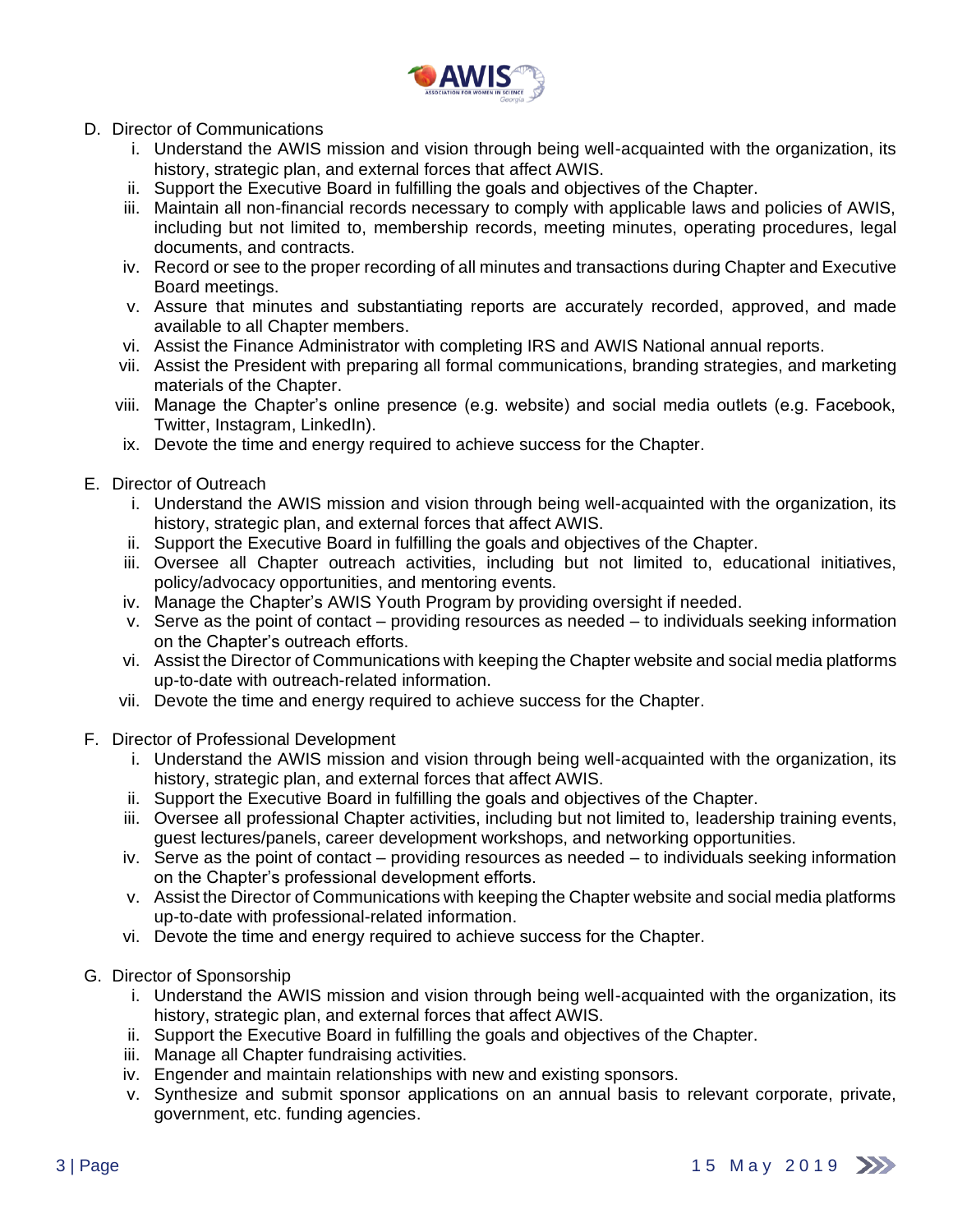

- vi. Serve as the point of contact providing resources as needed to individuals seeking information on the Chapter's fundraising efforts.
- vii. Assist the Director of Communications with keeping the Chapter website and social media platforms up-to-date with sponsor-related information.
- viii. Assist the Finance Administrator with completing IRS and AWIS National annual reports.
- ix. Devote the time and energy required to achieve success for the Chapter.

# *Section II*

- A. Eligibility for office is limited to individuals who are current, dues paying members of AWIS National who remain in good standing within the Georgia Chapter.
- B. Representatives from institutional and/or corporate partners of AWIS are ineligible unless concurrently enrolled in AWIS National membership with dues paid up-to-date.

# *Section III*

- A. Executive Board members may be nominated by themselves, standing Georgia Chapter members, or AWIS National members.
- B. Officers shall be elected on a bi-annual basis (falling on odd-numbered years) by a majority vote of attending Georgia Chapter members constituting a quorum.
- C. New Board members shall take their position by December 1 of the election year.
- D. The length of an elected term is to last two [2] years or until voluntary or mutual termination.
- E. If the office of President becomes vacant, the Vice-President shall succeed to that office for the remainder of the term. If the Vice-President is unable to serve the full term, a new officer shall be appointed by a majority vote of attending Georgia Chapter members constituting a quorum.
- F. In the case of voluntary or mutual termination for all offices other than the President, nominations and elections to fill the vacant position shall commence immediately. The succeeding Officer shall be elected by a majority vote of attending Georgia Chapter members constituting a quorum.
- G. Executive Board members are limited to two [2] terms of service in the same position.
- H. Any candidate elected to a Board position agrees to attend no less than five [5] out of six [6] Board meetings per year, as well as participate in at least four [4] annual Chapter activities. Deviations from this will be resolved on a case-by-case basis through unanimous approval by the Executive Board.

# *Section IV*

- A. "Mutual termination" of an Executive Board member will occur through a vote of "no confidence" by a unanimous vote of all other Board members. If the vote is not unanimous, but is at least two-thirds [2/3] in favor, the Board may elect to refer the matter to Chapter members for a ballot vote.
- B. If the vote of the Board is unanimous, the member who has been removed from office shall have the right to appeal directly to the membership for a ballot vote.
- C. "Mutual termination" of an Executive Board member by ballot vote must be achieved by a majority plus one [1] agreement from all voting Georgia Chapter members constituting a quorum. Chapter members must be notified at least one [1] week prior to the vote.

# *Section V*

- A. Outgoing Executive Board members will be responsible for the detailed briefing of new officers on all issues that are directly related to the success of the Chapter.
- B. Outgoing officers are required to discuss roles and responsibilities of each position, hand over all resources and documentation, and provide hands-on training as needed to incoming officers during a meeting held in November of the election year. This meeting shall be scheduled at a time that is convenient for all outgoing and incoming Board members.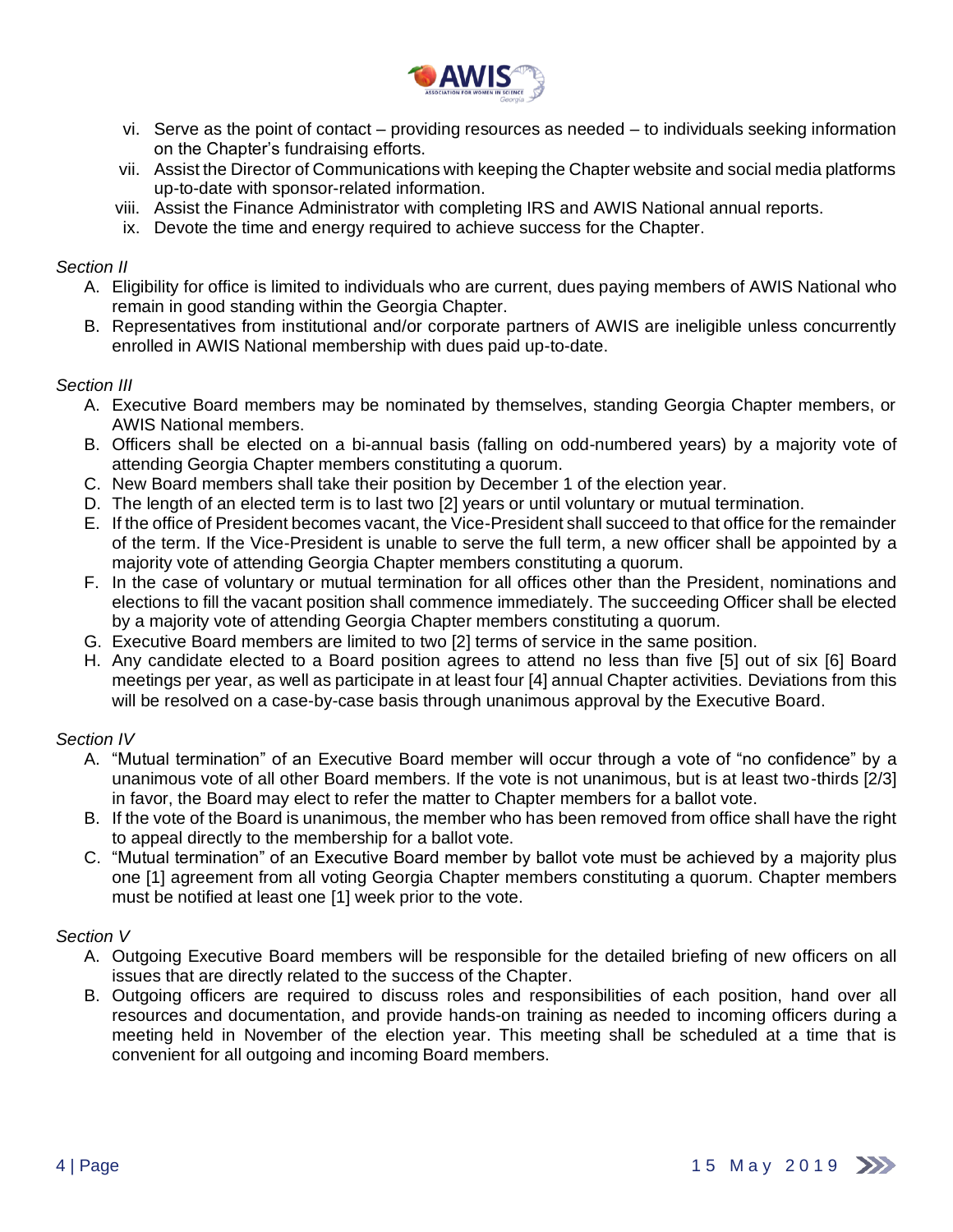

# **Article V. Meetings**

## *Section I*

- A. Chapter meetings shall be held once per quarter at times and locations as stipulated by the Executive Board.
- B. Chapter meetings are open to all current or prospective Chapter members.
- C. Notification of meeting times and locations, as well as a preliminary draft of the agenda, shall be announced by the President, Vice-President, or Director of Communications at least one [1] week prior to the meeting.

### *Section II*

- A. Executive Board meetings will be held every other month as stipulated by the President or Vice-President and require a quorum to be called to order.
- B. Board meetings are limited to current officers in the Georgia Chapter, or individuals specifically invited to and approved unanimously by all standing Executive Board members.

#### *Section III*

Special meetings are allowed as stipulated and presided over by the President or Vice-President.

### *Section IV*

The Chapter shall abide by "Robert's Rules of Order, Newly Revised" when conducting business meetings by following the parliamentary procedure set forth below:

- A. Attendance.
- B. Report by the President.
- C. Report by other Executive Board members and/or guest speakers.
- D. Vote on all Chapter motions and decisions.
- E. Other business put forth by members.
- F. Dismissal by the President.

### **Article VII. Internal Revenue Service Status**

#### *Section I*

The AWIS Georgia Chapter shall be organized and operated exclusively for charitable, exempt purposes set forth in section 501(c)(3). None of its earnings will inure to any private shareholder or individual.

### *Section II*

Should the Chapter's annual gross receipts amount to \$50,000 or less, it shall electronically submit Form 990- N, also known as the e-Postcard, by the 15<sup>th</sup> day of the 5<sup>th</sup> month after the close of its tax year.

### *Section III*

The Chapter shall not attempt to influence legislation as a substantial part of its activities, nor participate in any campaign activity for or against political candidates.

### **Article VIII. Management of Funds**

### *Section I*

As stated under Article IV, Section I, the Finance Administrator shall be responsible for organizing all AWIS Georgia Chapter fundraisers, as well as managing monetary contributions from external and/or internal benefactors.

### *Section II*

All Chapter funds shall be deposited into and managed from the Chapter's bank account. Both the Finance Administrator and President shall serve as signing officials for transactions from this account, but it shall forever

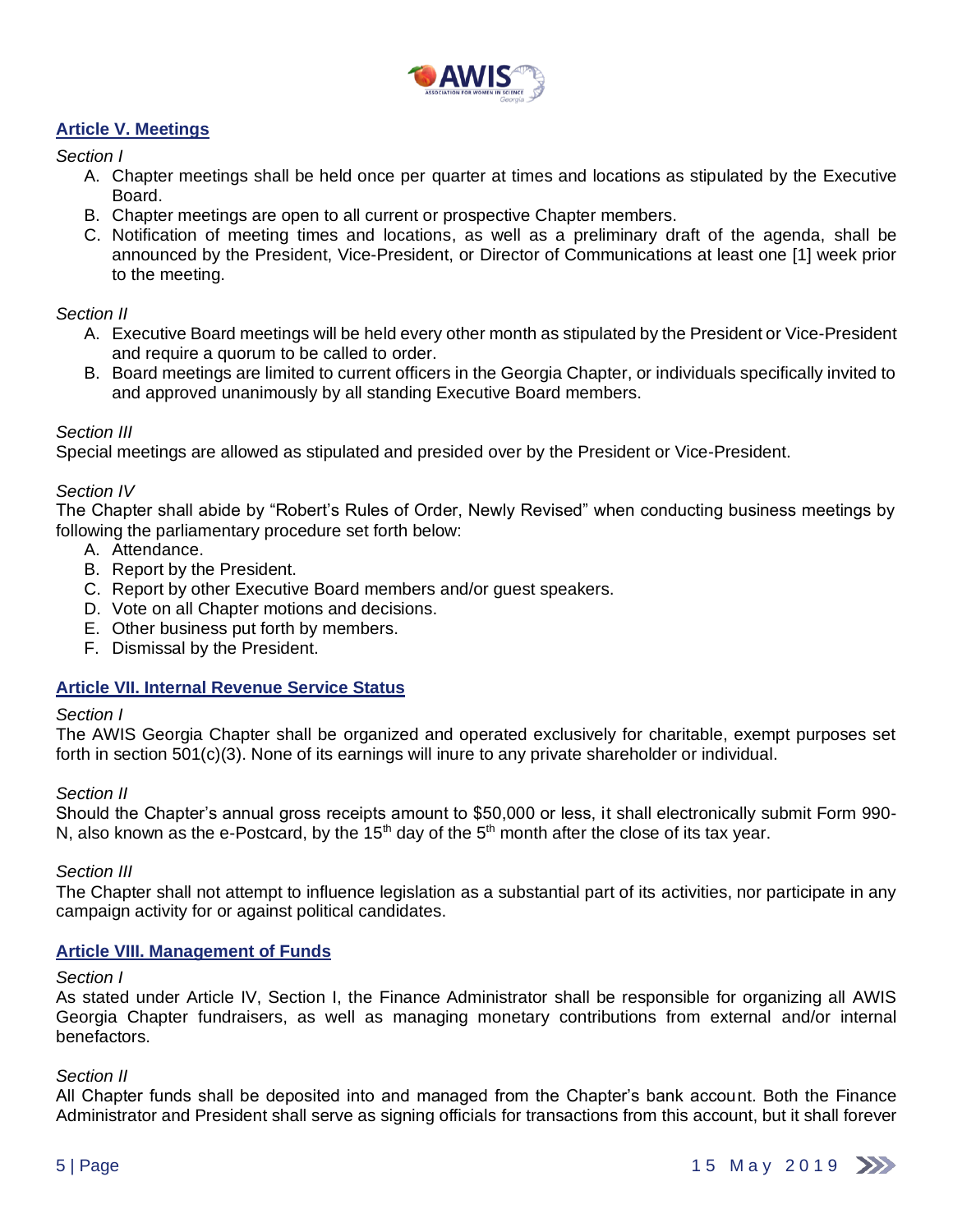

remain under the name of the organization. See Article XIV, Section II, for details regarding management of funds in the event of the dissolution of the AWIS Georgia Chapter.

## *Section III*

Stipulations for use of funds must be approved by the Executive Board. The amount and allotment of collected funds shall be made available upon request to any standing Chapter member in the form of annual expenditure summaries generated by the Finance Administrator.

## **Article IX. Responsibilities to AWIS National**

### *Section I*

The AWIS Georgia Chapter Executive Board shall prepare an Annual Report, summarizing the activities and financial status of the Chapter for the previous fiscal year. The Annual Report shall be part of the Chapter record, and presented to both Chapter membership and the AWIS National Executive Board.

### *Section II*

As a National Chapter of AWIS, the Georgia Chapter must provide AWIS National Headquarters with the following information:

- A. Current address for the Chapter, as well as the name, email, and telephone number of the primary contact person. AWIS National must be notified when there is any change in this information.
- B. List of the Chapter's Executive Board members within thirty [30] days of their election, including addresses, emails, and telephone numbers. AWIS National must be notified when there is any change in those offices, or in individuals' contact information.
- C. Copy of the AWIS Georgia Chapter Financial Report, due by September 30<sup>th</sup> of each year.
- D. Copy of the AWIS Georgia Chapter annual Activity Report, due by September 30 of each year.
- E. Copy of IRS Form 990-N within forty-five [45] days of the end of the Chapter fiscal year.

### **Article X. Affiliation with Other Organizations**

### *Section I*

Upon approval of the Executive Board, the AWIS Georgia Chapter may hold membership in other organizations having a purpose similar to that of AWIS National and the Chapter.

### **Article XI. Quorum**

#### *Section I*

A quorum shall consist of an assemblage of a majority of active AWIS Georgia Chapter members (fifty [50] percent plus one [1] vote). "Active" designates those individuals who attend at least three [3] Chapter meetings per year, volunteer in four [4] or more Chapter outreach activities, and/or serve on the Executive Board.

### **Article XII. Amendments**

#### *Section I*

Amendments to the Bylaws may be proposed and submitted to the Executive Board for review and approval by any standing member of the AWIS Georgia Chapter. The approved version of the amendment shall be presented by the Executive Board, with an explanation of the purpose of the amendment, to all standing Chapter members.

### *Section II*

Proposed amendments shall be approved by a ballot vote, including the option for an electronic ballot, and ratified by a majority plus one [1] agreement from all Executive Board members. Any approved amendments must also be submitted to AWIS National for review and approval.